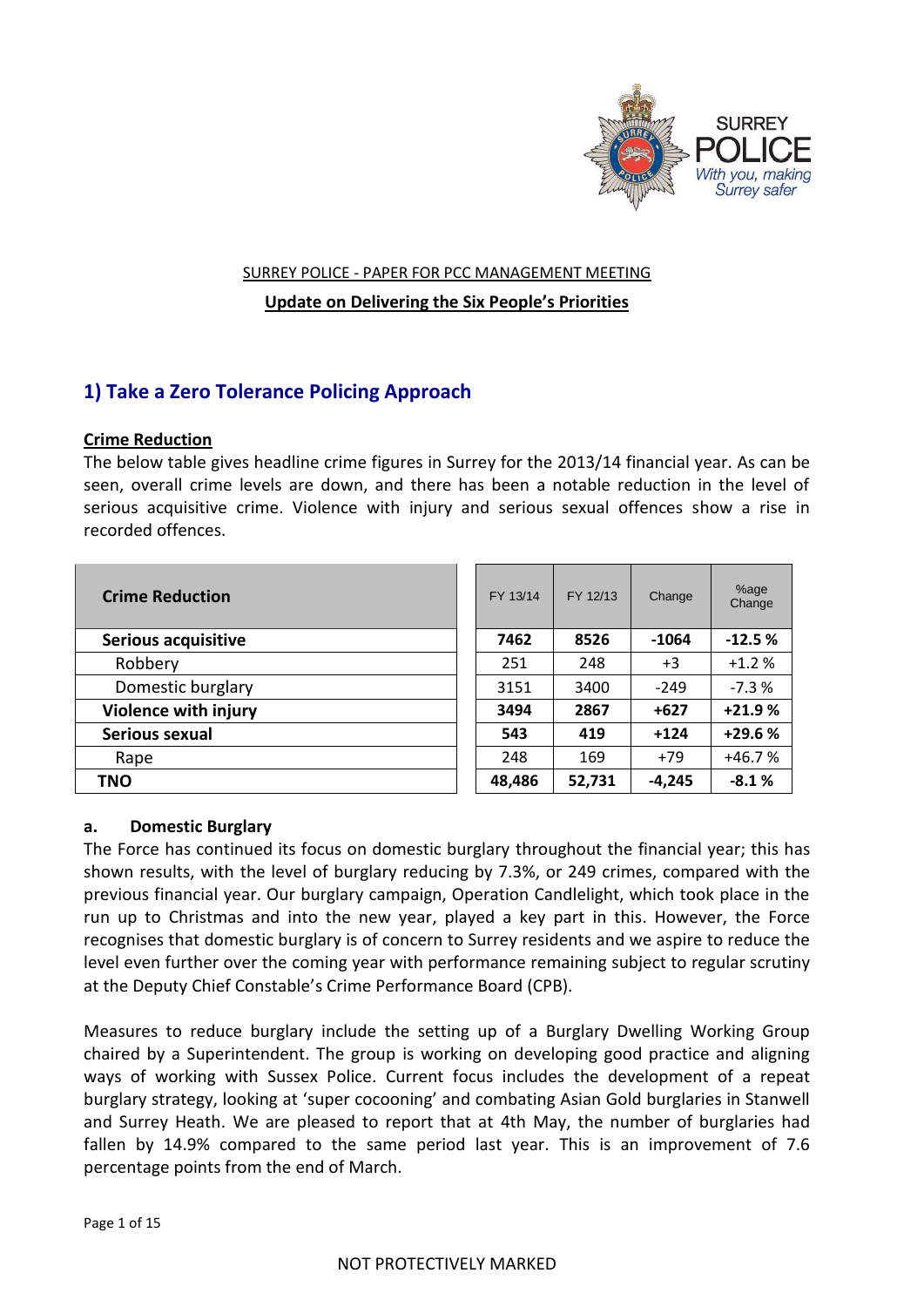## **b. Violent Crime**

The level of reported violence with injury over the financial year was 21.9% higher than for the previous year. This is partly due to an increase in reporting of domestic-related violence, which accounts for nearly 40% of all violent crime in the Force area, and which also implies an increased level of trust in Surrey Police. Again this has been an area of scrutiny by the CPB, which has singled out domestic violence and town centre violence as the biggest areas to tackle.

#### **Domestic Abuse**

In March, Her Majesty's Inspectorate of Constabulary (HMIC) published a report on performance in relation to domestic abuse. In light of this, the Police and Crime Commissioner commissioned a dedicated paper on this topic; this is also being discussed at the May management meeting.

Going forward, measures to reduce the level of domestic abuse suffered by Surrey residents include:

## The introduction of 'Clare's Law'

The Domestic Violence Disclosure Scheme (DVDS), more commonly referred to as 'Clare's Law', is now being rolled out nationally. Under the scheme, anyone with a specific concern can request information about their partner. In its first month, six requests were made to Surrey Police and one disclosure was given.

#### A new repeat victim procedure

In April, the Force introduced a new procedure to safeguard repeat victims of domestic abuse, which details the correct care and support that all repeat victims should receive from Surrey Police and partner organisations.

#### The introduction of Domestic Violence Protection Notices/Orders (DVPNs/DVPOs)

Following the increase in recorded domestic abuse during the football World Cup in 2010, new measures will be introduced in June under the Crime and Security Act 2010 to coincide with the start of the 2014 World Cup. A DVPN bans a perpetrator from returning to the victim´s residence, and from having contact with the victim for up to 48 hours. This allows time for the Force to apply for a DVPO through the Magistrates Court. DVPOs ban a perpetrator from seeing or having contact with the victim for up to 28 days (in many cases this will ban them from their own house), thereby preventing the situation where a suspected domestic abuse offender, who is neither charged nor otherwise on bail at the time of release from police custody, is free to return to the scene of abuse sometimes within hours of arrest. Research shows that this is a time of increased risk to a victim.

## **Town Centre Violence and World Cup**

Town Centre violence was discussed at the April CPB which reviewed Operation Nightguard, our town centre violence operation, as well as plans to manage the predicted increase in violence during the football World Cup in June.

Operation Nightguard has been in place for several years and is being updated. It covers the core towns in the county with larger night-time economies, e.g. Guildford and Woking on Friday and Saturday nights; it involves a number of dedicated officers, including those from proactive teams, Neighbourhood teams, and the Special Constabulary. The suitability of other teams to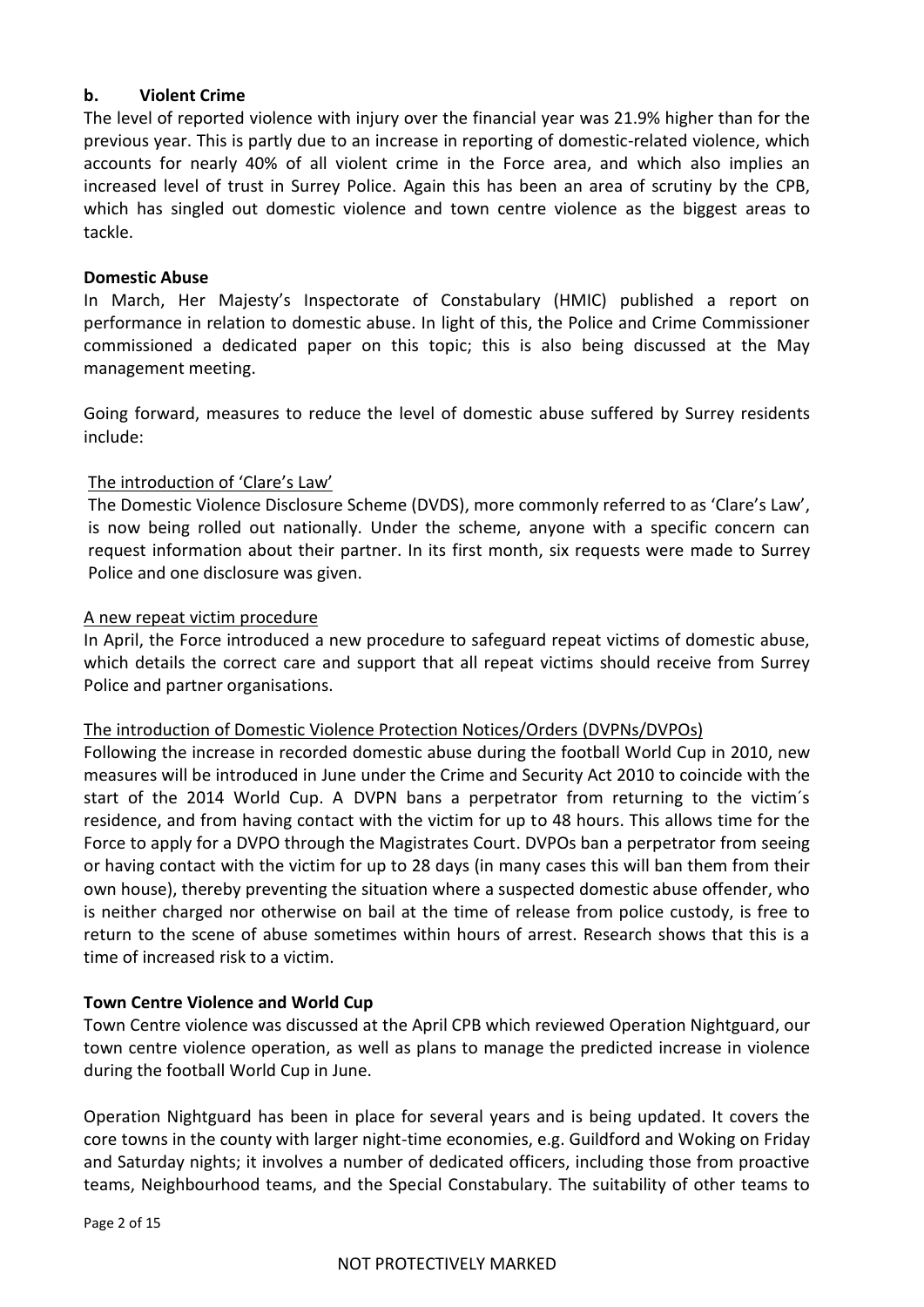assist is also being considered, and different days will be risk assessed on each division as red, amber or green in terms of the risk of violent crime based on other information and intelligence available. A town centre violence 'toolkit' is being disseminated, containing a number of tactical options for local implementation.

A joint Surrey-Sussex policing operation is being planned in relation to the football World Cup; this aims to prevent violent crime, specifically alcohol-related crime and domestic abuse, and to take positive action to detect it when it does occur. Teams will be fully-staffed, with proportionate restrictions on leave, and a local intelligence collection plan, external communication, and training and briefings to cover mindset and legislation are all being prepared.

## **c. Serious Sexual Offences**

Surrey Police recorded an increase of 29.6% in the level of sexual offences in the 2013/14 financial year compared with the previous year. This has resulted from a combination of a more robust and effective crime reporting regime, ensuring that the Force takes a victim-centred approach, and the on-going work with partner agencies including the Sexual Assault Referral Centre (SARC), the Rape and Sexual Abuse Counselling service (RASASC) and Outreach to encourage victims to come forward and report offences.

## **Detection Rates**

The below table shows the end-of-year detection figures in Surrey for the 2013/14 financial year and the year-to-date figures for the current financial year.

| <b>Detection Rates</b>      | End FY 13/14 | FYtD 14/15 |
|-----------------------------|--------------|------------|
| Serious acquisitive         | 9.6%         | 17.9 %     |
| Robbery                     | 23.9%        | 26.1%      |
| Domestic burglary           | 11.5 %       | 17.5 %     |
| <b>Violence with injury</b> | 37.5 %       | 41.7%      |
| Serious sexual              | 30.0%        | 33.9%      |
| Rape                        | 19.8%        | 17.6 %     |
| <b>TNO</b>                  | 26.9%        | 35.2%      |

| End FY 13/14 | FYtD 14/15 |
|--------------|------------|
| 9.6%         | 17.9%      |
| 23.9%        | 26.1%      |
| 11.5 %       | 17.5 %     |
| 37.5 %       | 41.7 %     |
| 30.0%        | 33.9%      |
| 19.8%        | 17.6 %     |
| 26.9%        | 35.2%      |

## **a. Domestic Burglary**

Our burglary detection rate continues to improve; whilst we are only just over a month into the new financial year, the detection rate as of  $4<sup>th</sup>$  May is 17.5%, which compares favourably with the base of 6.2% in April 2013, representing an improvement of over 11%. This is due to a maintained focus on both primary detection rates, for example through the use of the National Mobile Property Register and improved forensic activity, and secondary detection rates, such as the work of the Taken Into Consideration (TIC) team. Burglary detection remains an area of focus for the Force and an area of scrutiny for the CPB. Efforts to improve the detection rates further are continuing.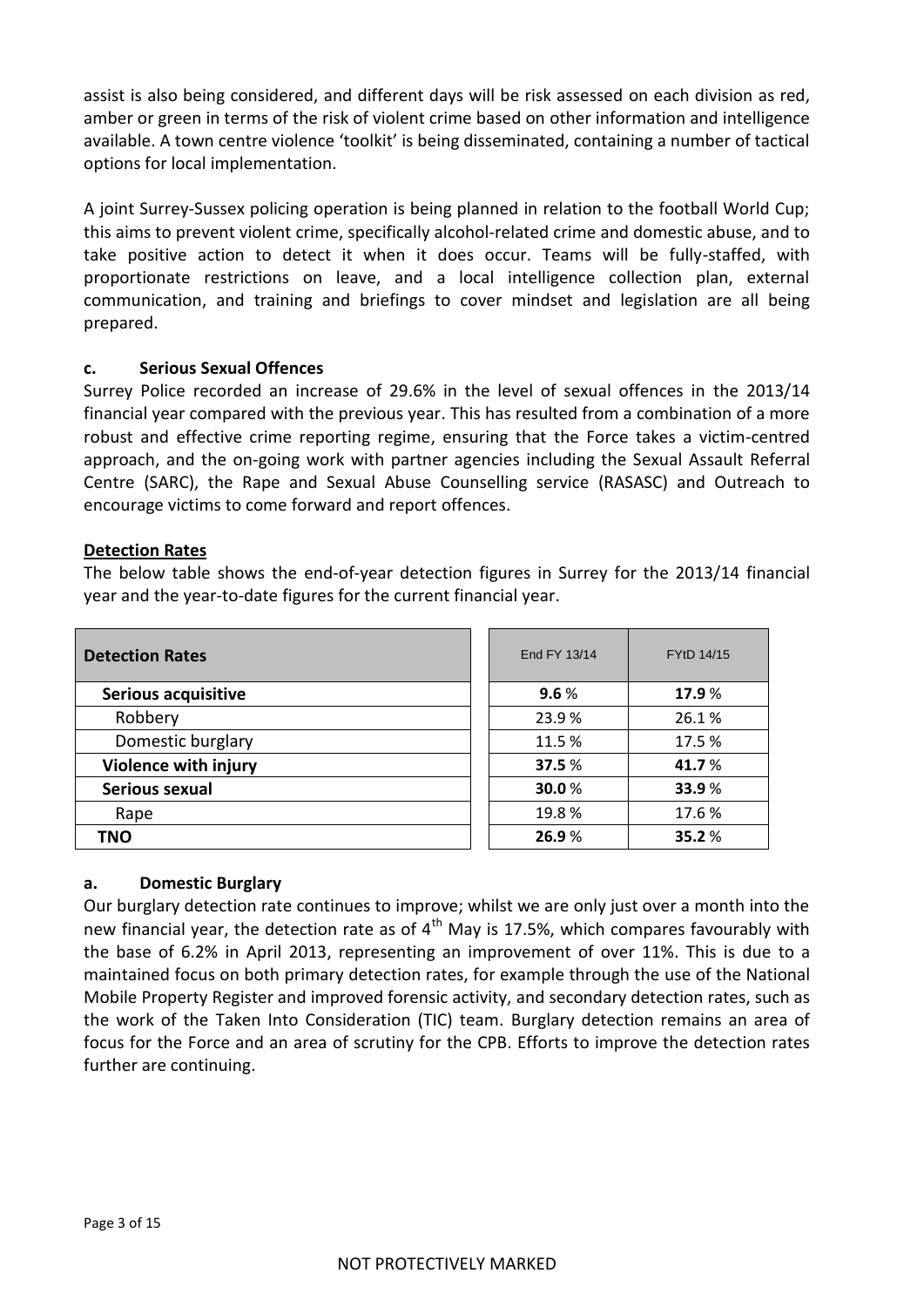## **Examples of recent burglary detections**

● On 27<sup>th</sup> March, £40,000 of Asian gold and other valuables were stolen from a property in Stainesupon-Thames. Recovered imagery was used to identify a vehicle connected with the offence and from this four suspects were identified and then arrested on  $30<sup>th</sup>$  March. Two of the suspects have now been charged with burglary dwelling. One of these suspects was referred to the TIC team and has subsequently admitted a further 14 domestic burglaries, three of which were in Surrey and the rest in surrounding police areas. The other suspect will be interviewed by the TIC team imminently.

● A window cleaner has been arrested and charged with 26 counts of domestic burglary, with further offences still under investigation, following a long running investigation in North Surrey. The offender targeted elderly or otherwise vulnerable people, entering their houses to steal property on the pretext of cleaning their windows.

## **b. Violent Crime**

The detection rate for violent crime with injury at the end of the financial year was lower than for the previous financial year; this should be seen in the context of a 21.9% increase in recorded crimes. The actual number of crimes detected, at 1310, was slightly up on the previous year (1301). Specific work in relation to domestic abuse is discussed in the separate document.

#### **c. Serious Sexual Offences**

The detection rate still remains high when compared with other forces and as of February 2014 we were  $6<sup>th</sup>$  nationally. Of note is the fact that over the last two years, Surrey Police has seen a 45% increase in the number of 'delayed report' rapes (those where there is more than 28 days between the crime and reporting, and often it is decades). Additionally, analysis of rapes in quarter three of last year showed that over 60% were domestic-related and 63% were delayed reports (both domestic and non-domestic-related). The Force's performance in the calendar year 2013 shows a higher detection rate for delayed reports at 38% than for all reports at 33%. Performance for detecting rapes of children remains strong at 73%.

Nevertheless, the Force has seen a slight drop in the numbers of serious sexual assault crimes (including rapes) detected from 178 in 2012/13 to 163 in 2013/14. The Force recognises that it must strive to increase the number of people held to account through the criminal justice process who commit such serious and traumatic crimes. Increased capacity and capability of the Force in tackling this specialist area is being rectified as part of a review within the Specialist Crime Command; this is the addressing the structure, skills and staffing levels.

#### **Recent Convictions:**

#### Richard Clubb

Richard Clubb from Pyrford has been sentenced to seven years imprisonment with a further five years on licence having been found guilty of the sexual abuse of two young girls. Both girls were under the age of 13 when the offences took place. He was also given a Sexual Offences Prevention Order to follow his release.

## Tony Chandler

Tony Chandler from Ash has been sentenced to 22 years imprisonment having been convicted of 18 counts of sexual abuse, including three of rape. The offences took place over a seven-year

Page 4 of 15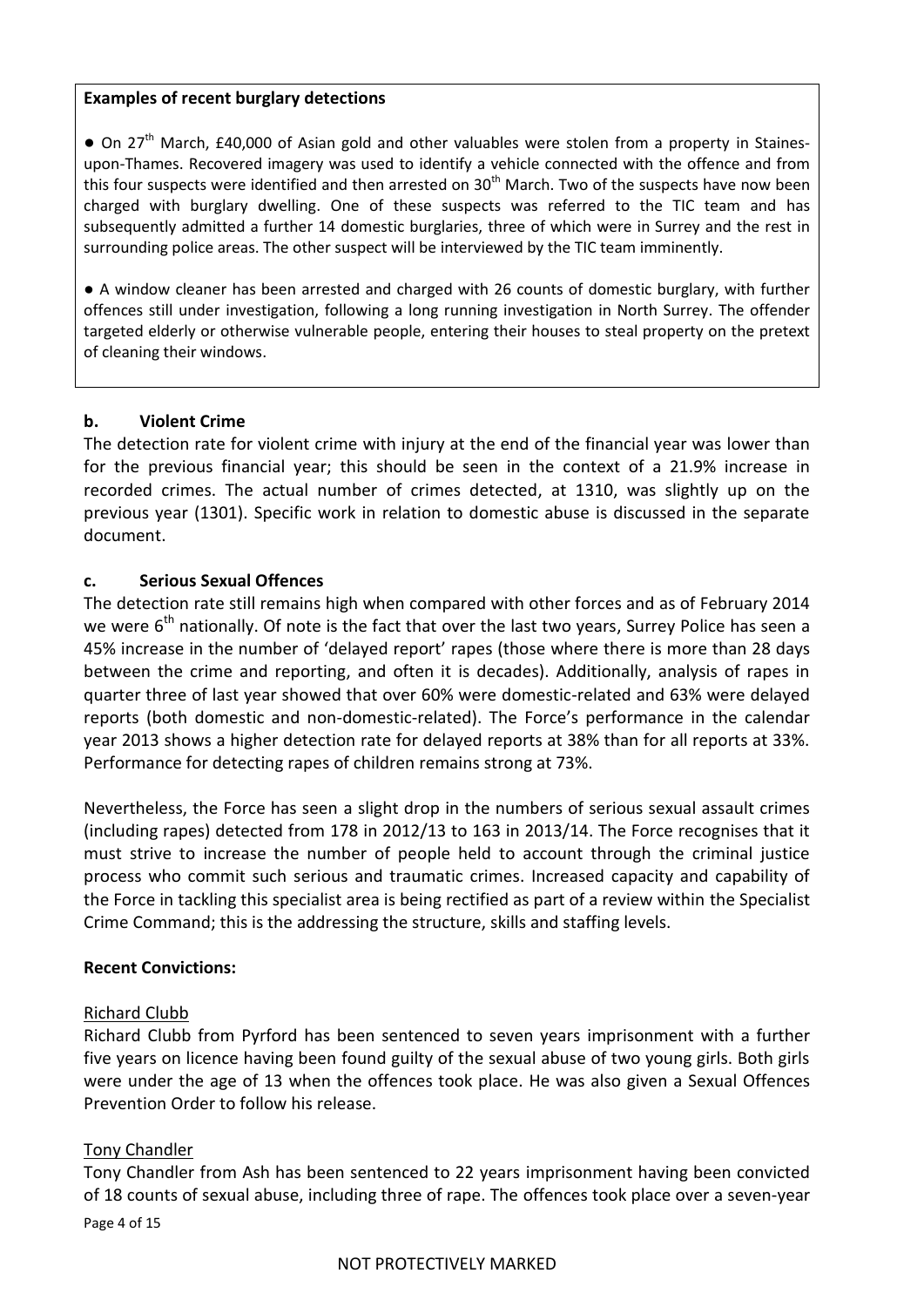period between 2004 and 2011. He will be a registered sex offender for life and is subject to a Sexual Offences Prevention Order upon release from prison.

## Andreas Ververopoulos

Andreas Ververopoulos, a Greek national, has been sentenced to nine years imprisonment after he pleaded guilty to the rape of a teenage girl in Ash 7 years ago. Ververopoulos was staying with relatives at the time but returned to Greece before his identity could be established. Ververopoulous became the prime suspect following the circulation of an E-fit and the reconstruction of the incident on BBC TV's Crimewatch programme; he was extradited to the UK last year.

#### Four Men Jailed in Bahrain over Images of UK Children

Four men have been jailed for a total of 20 years in Bahrain after duping British boys into sending them indecent images of themselves. Surrey Police POLIT carried out a 14-month investigation following concerns raised by a local mother. During the course of the investigation, over 160 online child victims were identified across 34 UK Police Forces, with many living in Surrey. The victims were all coerced into performing sexual acts on camera and then blackmailed to obtain further images and/or money by the offenders, who posed as young children using footage obtained from other victims. Surrey Police worked with the Children Exploitation and Online Protection Centre (CEOP) to secure the convictions, and further investigation by CEOP has identified 3000 further potential victims worldwide.

#### **Drugs**

## **Drug Use by Young People**

Information and intelligence is showing that issues of drugs in schools specifically are being mitigated, which is assessed to be positively influenced by the work carried out by police, schools and partners in educating about the dangers and providing a hostile environment for drugs-based criminality to occur. However, drug use by young people generally remains a concern.

There is a service level agreement between the Force and every state secondary school in Surrey; good relations have been built, and the Force is confident that schools would share concerns around drug use. There has been one exclusion in a state school for peer-to-peer drug dealing. The biggest risks to young people are assessed as being on-line abuse, alcohol misuse, and legal highs. The Children and Young Persons Partnership Board is pulling together work on this, linking in with the Troubled Families Programme.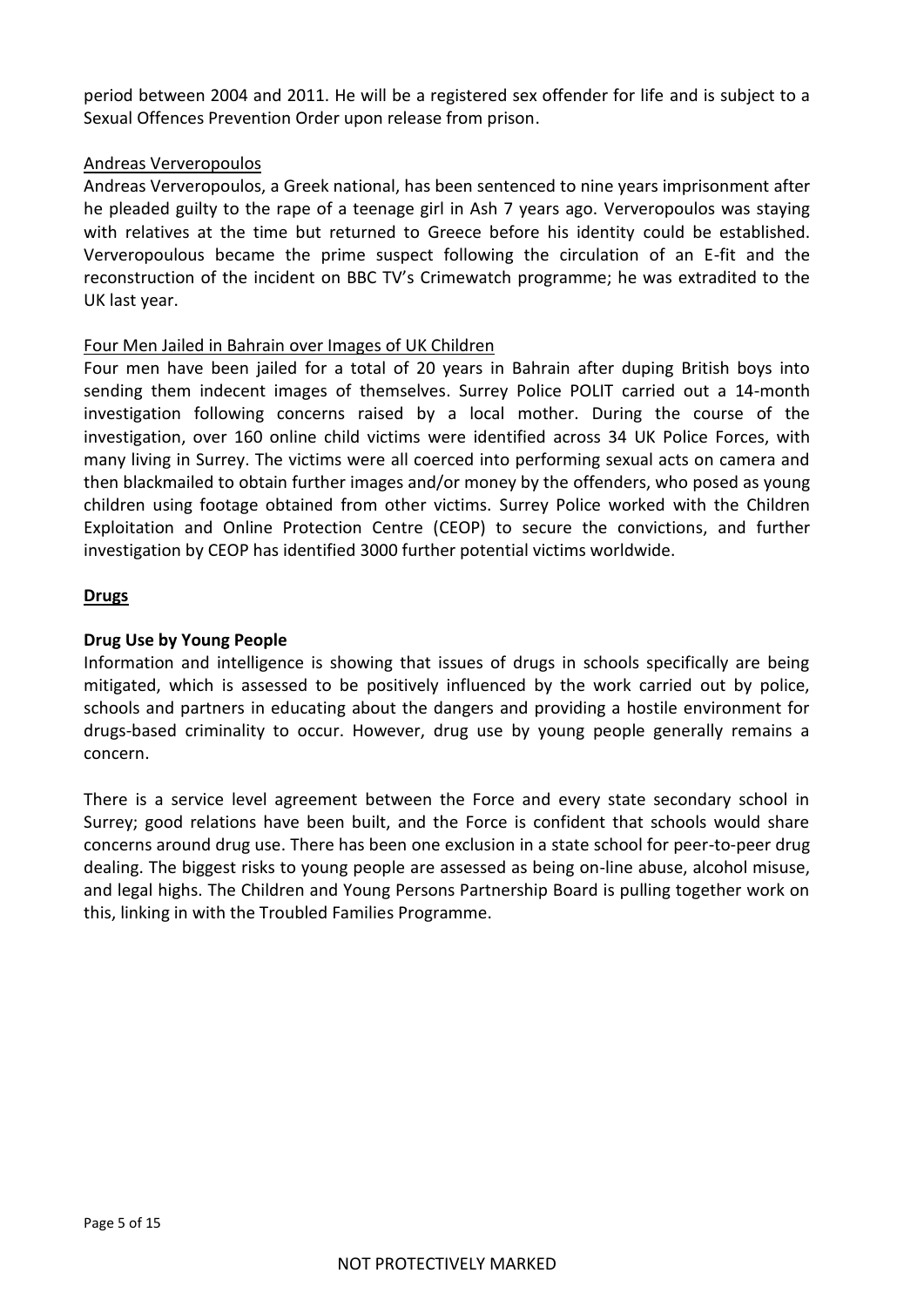Examples of recent good work include:

● Delivering assemblies on the dangers of sending explicit messages to pupils in a secondary school, and giving lessons to junior school pupils as part of the Junior Citizen programme in Woking.

● Giving a talk at a school in Mole Valley on online safety and promoting the use of [www.thinkuknow.co.uk,](http://www.thinkuknow.co.uk/) which offers support to parents, teachers and children on how to stay safe online.

● Working with a secondary school in Epsom, which had raised concerns about the amount of bullying which seemed to be occurring there. Year 7 pupils were educated about what cyber bullying is, what happens to those that are suspected of cyber bullying and the effects it can have on victims.

● Officers in Waverley using their regular attendance at youth clubs to raise awareness and promote debate on online safety.

● Officers in Surrey Heath going into local schools to speak to year 6 pupils about cyber bullying and online safety following concerns raised by parents and staff.

In addition to the above, the Force continues to target those who produce and supply controlled drugs, as shown by the following:

Wider drugs-focused good work:

A youth was arrested and charged with production of cannabis after more than 160 plants were found at an address in Sunbury. Officers discovered the cannabis factory when they searched a property in Staines Road West on  $5<sup>th</sup>$  April. As a result, a youth has been charged with the production of cannabis and abstracting electricity, and remanded in custody.

Roads Policing Officers stopped a car that had been seen driving erratically by a member of the public on  $31<sup>st</sup>$  March. On searching the car they discovered and seized 22kg of cannabis. The driver was charged with possession of cannabis with intent to supply and has subsequently been convicted of this and sentenced to three years and four months imprisonment.

A 20-year-old man was arrested on suspicion of being involved in the cultivation of cannabis after a cannabis factory was discovered at a house in Ashford. A member of the public called police to report a strong smell of the drug, along with suspicious behaviour at the property in Ashford. Officers raided the house and found about 300 cannabis plants and paraphernalia.

14 people have been charged with various drugs-related offences, including the supply of heroin and crack cocaine, following raids on 14 addresses across Surrey, Hampshire and London as part of Operation Cennin on  $30<sup>th</sup>$  April. During the operation, a quantity of drugs and cash were discovered and seized along with two vehicles believed to be used in the commission of the offences.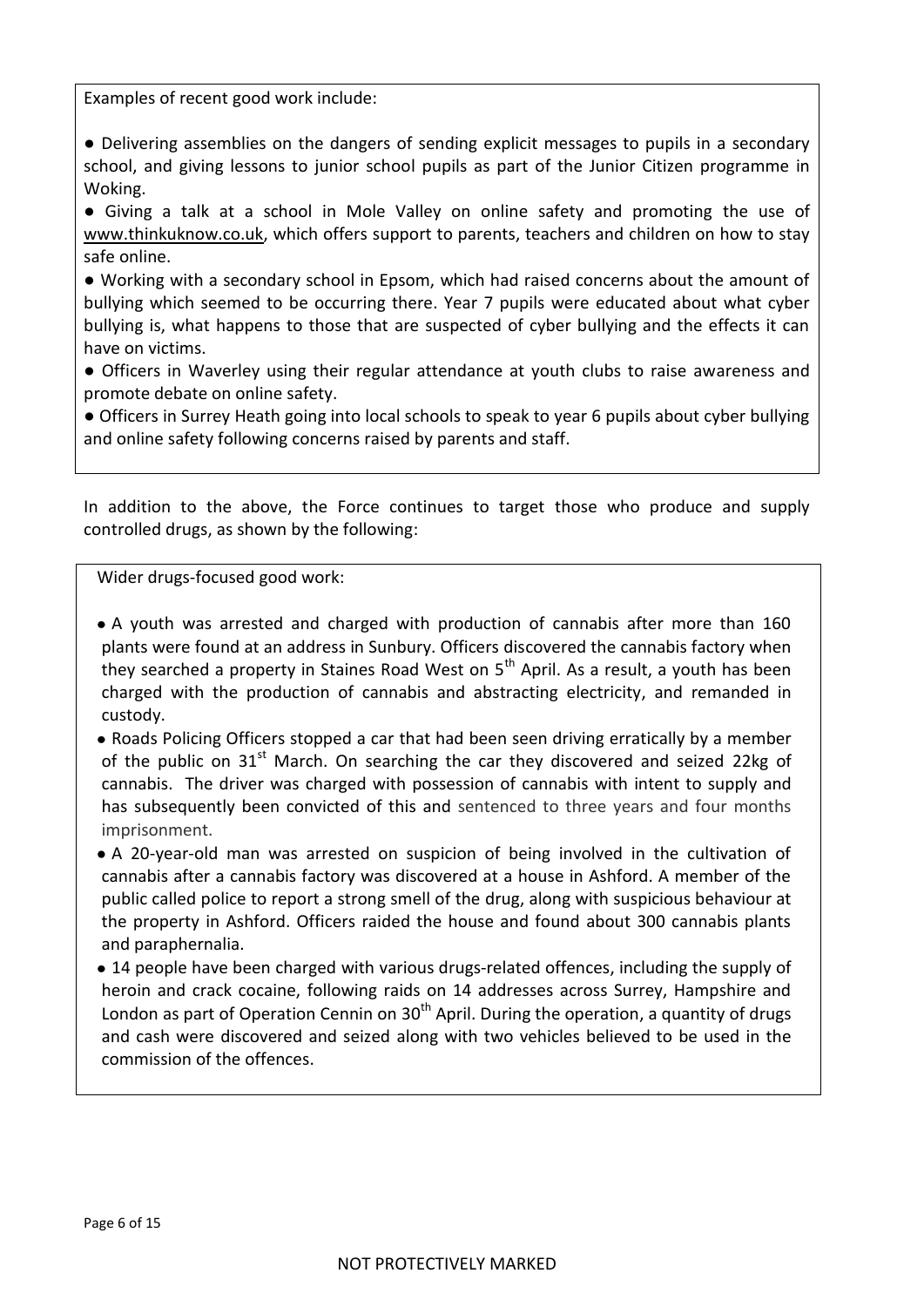#### **Tackling Organised Criminal Groups**

A total of 18 Organised Criminal Groups (OCGs) were disrupted during the course of the 2013/14 financial year. Highlights include:

- Operation Beet an operation targeting the supply of class A drugs, to reduce the levels of serious acquisitive crime (theft and burglary), which culminated in raids on properties in Redhill, Horley and London.
- Operation Isosceles relating to armed robbers who stole over £350,000 worth of jewellery from a jewellery shop in Guildford.
- Operation Lagena relating to a large-scale cannabis factory in a warehouse in Shepperton.

## **Operation Truvium 2**

The Force took part in a week of action aimed at catching travelling criminals who use the road network to avoid detection and move around the UK. The Roads Policing Unit carried out more than 100 stop-checks on vehicles at a number of locations, and automatic number plate recognition (ANPR) technology was used to gather intelligence as part of the campaign. As a result, two vehicles were seized, six arrests were made and a total of 15 penalties were issued.

## **Custody**

The Force recognises that a zero-tolerance policing approach requires the suitable provision of custody spaces and efficient custody procedures. The following table shows that the number of arrests continues to increase across all areas in the county.

| <b>Custody Suite</b>                    | FY 13/14 | FY 12/13 | Change  | %age<br>Change |
|-----------------------------------------|----------|----------|---------|----------------|
| Eastern (Reigate & Salfords)            | 5992     | 5017     | $+975$  | $+19.4%$       |
| <b>Western (Guildford &amp; Woking)</b> | 9624     | 8778     | $+846$  | $+9.6%$        |
| Guildford                               | 7070     | 5017     |         |                |
| Woking (closed 04/11/13)                | 2554     | 3761     |         |                |
| <b>Northern (Staines)</b>               | 6032     | 5051     | $+981$  | $+19.4%$       |
| Total                                   | 21648    | 18846    | $+2802$ | $+14.9%$       |

The total number of arrests in the recent financial year increased by 14.9% when compared with the previous year. The below table shows some specific crimes for which the numbers of arrests have increased.

| <b>Offence</b>                  | FY 13/14 | FY 12/13 | Change |
|---------------------------------|----------|----------|--------|
| Domestic Burglary               | 674      | 582      | $+92$  |
| Robbery                         | 272      | 198      | $+74$  |
| Theft                           | 285      | 232      | $+53$  |
| Theft of Pedal Cycles           | 151      | 121      | $+30$  |
| <b>Criminal Damage</b>          | 877      | 756      | $+121$ |
| Regina Offences                 | 1098     | 863      | $+235$ |
| Assault with Injury             | 1867     | 1587     | $+280$ |
| Assault without Injury          | 1652     | 1140     | $+512$ |
| Harassment                      | 324      | 232      | $+92$  |
| Sexual Offences                 | 560      | 413      | $+147$ |
| Domestic-Abuse Related Offences | 2200     | 1952     | $+248$ |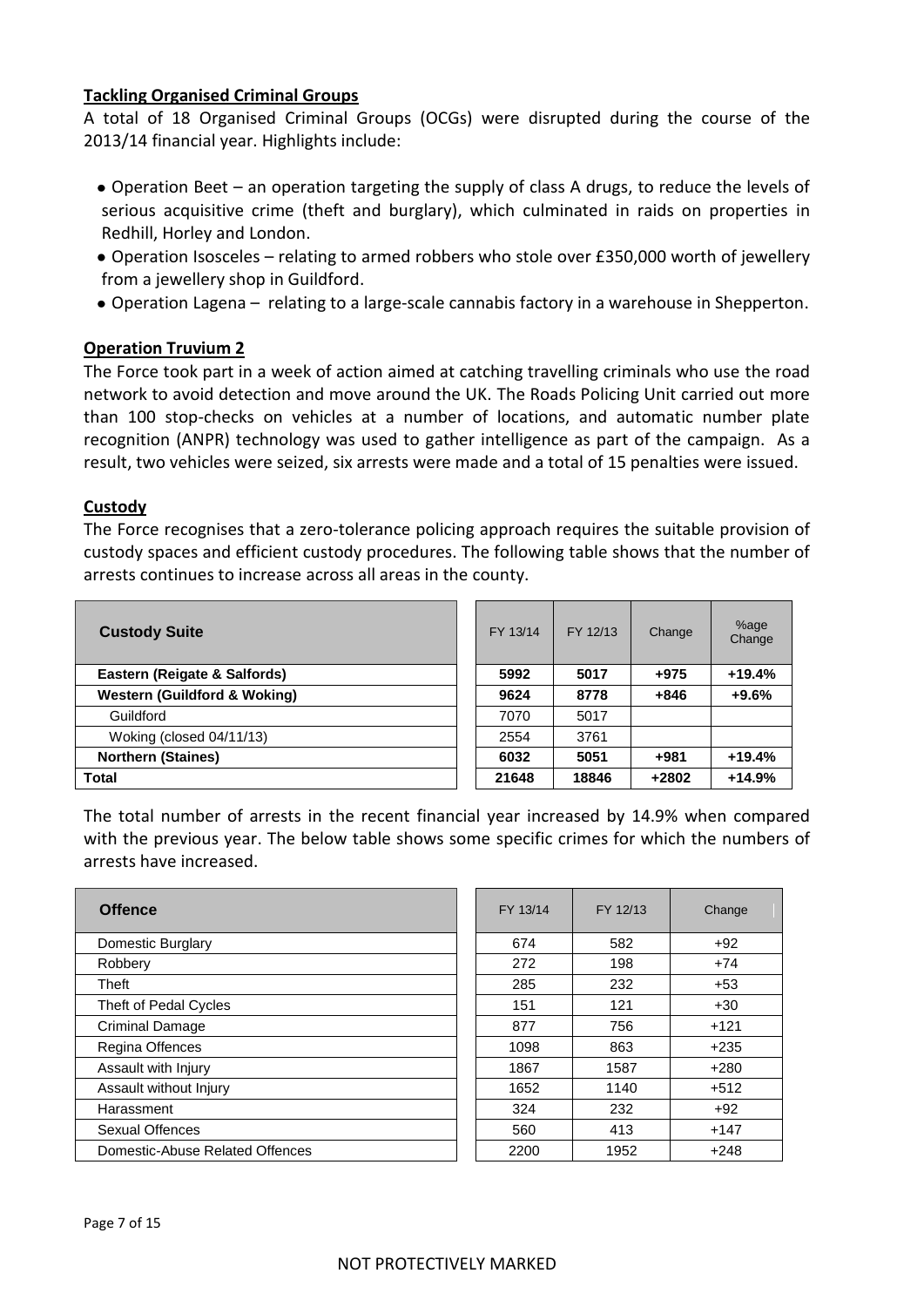# **2) More Visible Street Policing**

## **Seizure of Assets**

## **POCA performance summary for FY 2013/14**

The below table shows the successes in relation to POCA seizures for the financial year:

| <b>POCA scorecard</b>                                                                | FΥ<br>2013/14 | EOY 2013/14<br><b>Aspiration</b> |
|--------------------------------------------------------------------------------------|---------------|----------------------------------|
| Assets recovered (total value of cash forfeitures +<br>value of confiscation orders) | £1,221,386    | £1,000,000                       |
| Volume of confiscation orders                                                        | 55            | 50                               |
| Value of confiscation orders                                                         | £970,192.33   | n/a                              |
| Number of restraint orders                                                           | 8             | n/a                              |
| Number of cash seizures                                                              | 66            | 70                               |
| Volume of cash forfeitures                                                           | 26            | n/a                              |
| Value of cash forfeitures                                                            | £251,193.67   | n/a                              |

Of the above confiscation orders, 13 are for £100 or less, however for the remaining 42 the average is £23,094.34. Compensation totalling £498,039.79 was paid to victims from 13 confiscations, and there were 26 cash forfeiture orders with an average of £9661.30. A separate paper has been produced to discuss the seizure of assets from criminals.

#### **Resource Availability and Sickness**

|                       |  | FY 13/14 | $\mid$ FY 12/13 | %age<br>point<br>change | %age<br>change |
|-----------------------|--|----------|-----------------|-------------------------|----------------|
| Resource availability |  | 91.7%    | 92.5%           | $-0.8%$                 | $-0.9%$        |

Surrey Police ended the financial year having achieved resource availability of 91.7%, which is above the 90% threshold, but 0.8% below the level recorded last year (92.5%). The reduction in availability was due to a higher police staff vacancy rate.

| Police Officer sickness (rolling 12 months) | 2.6%              |
|---------------------------------------------|-------------------|
| Police staff sickness (rolling 12 months)   | $\frac{1}{2.6\%}$ |

Sickness for both police officers and staff has remained low, putting the Force well within the first quartile (25th percentile) nationally; this is the equivalent to an average annual loss of 6.6 days per person for officers and 6.3 days for staff. Surrey Police has the lowest sickness rate when compared against our most similar forces (Cambridgeshire, Dorset and Thames Valley).

## **Surrey Police Special Constabulary**

There were 182 Special Constables at the end of the financial year, 75% of whom have now achieved their Independent Patrol status. Over the financial year, Special Constables have worked more than 49,000 hours during 6530 duties and made 385 arrests. During the period there were three intakes of new Specials and recruitment is once again open, with the next intake due to start their initial training later in the year.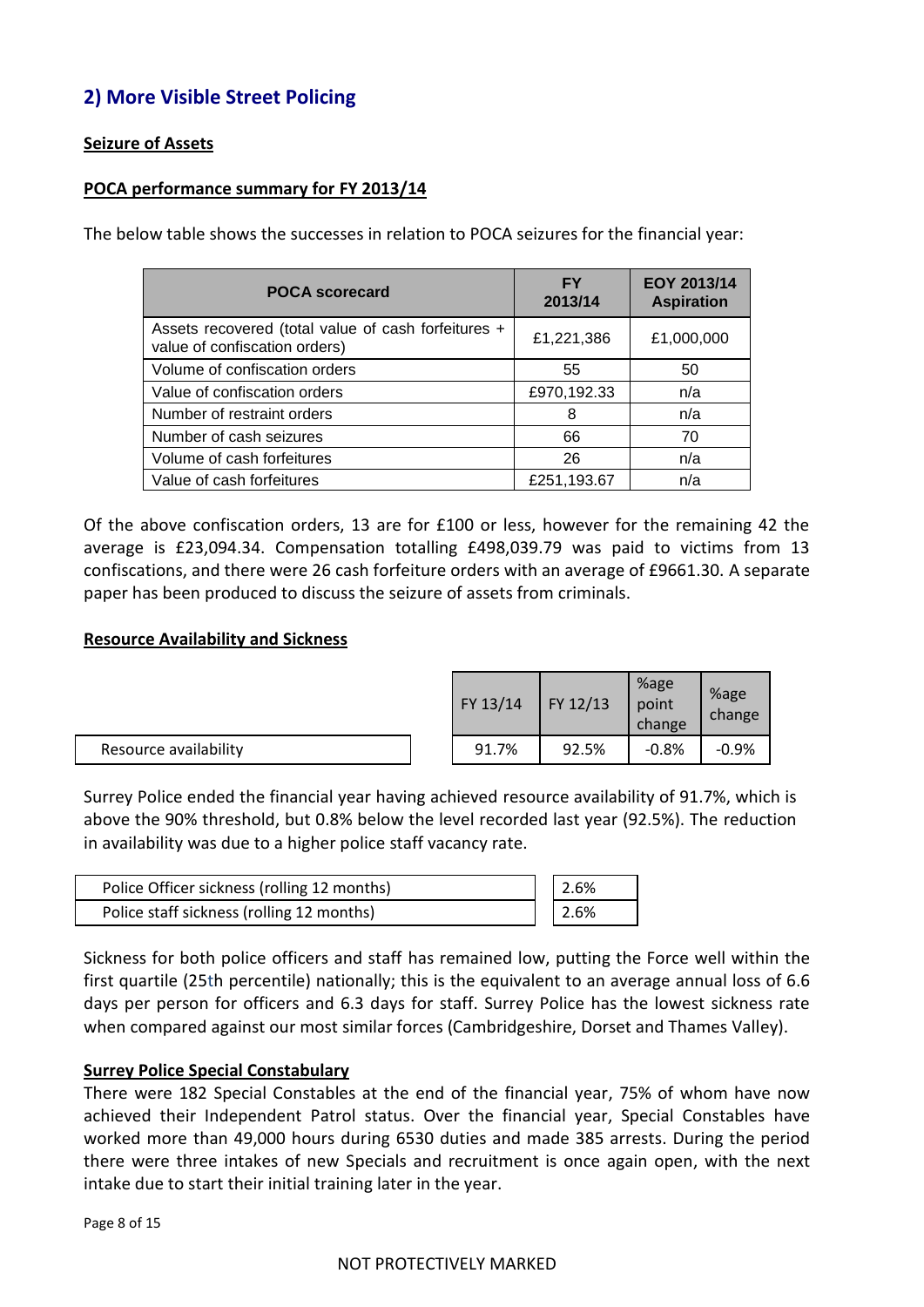## **Good work:**

An example of the Special Constabulary's dedication is shown by a Special Constable who spotted a prolific burglar whilst off duty and managed to retrieve their jumper and some property that they had stolen. A search for the offender ensued, resulting in their arrest and charge; the victim has commented that they will now be able to sleep at night.

## **Update on Flooding**

Following the update given at the last management meeting in relation to the response to the serious flooding, Surrey Police continues to protect residents and properties in the north of the county whilst the area continues to recover. A major intelligence-led operation has been in place since the adverse weather hit the region two months ago and the Force continues to carry out extra high visibility patrols in vulnerable locations. Officers are also continuing to use ANPR to monitor vehicles to detect any vehicles that may be suspicious or known to have previously been used in crime. Over 2000 vehicles have been stopped and searched as part of the crime prevention patrols, and of those stopped 44% of people are known to police. As of the beginning of April only 28 flood-related crimes have been reported in flood-affected areas.

#### **Examples of Good Partnership Policing**

**•** The Joint Enforcement Team launched in Reigate and Banstead borough on 9<sup>th</sup> April. The project is still in its early stages, but there are already signs of better joint working and interoperability; for example, plans are being made for a joint licensing health check operation, which will see multi-agency teams conducting thorough checks and enforcement on licensed premises, food outlets and taxis. This has never been done before.

● [Elmbridge Council](http://www.thisislocallondon.co.uk/search/?search=%22elmbridge+council%22&topic_id=8006) and Surrey Police have joined forces to tackle anti-social noise late at night. Council officers join police on patrol between 8.30pm on Saturdays and 3am on Sundays to investigate noise nuisance reports, as well as taxi and alcohol issues. The out-of-hours service is backed up by penalty notices for offenders, with fines for residents and businesses of £100 and £500 respectively.

## **3) Putting Victims at the Centre of the Criminal Justice System**

## **Call Handling and Response Times**

The below table shows that emergency call handling performance remains strong with the financial year figures of 92.8% of emergency calls being answered within 10 seconds. Performance for non-emergency calls is notably lower, whereas attendance times for both grade 1 and grade 2 incidents remain good.

|                                                  | FY 13/14 | FY 12/13 | %point<br>Change |
|--------------------------------------------------|----------|----------|------------------|
| % 999 calls answered within 10 secs              | 92.8%    | 93.4%    | $-0.6%$          |
| % non-emergency calls answered within 60<br>secs | 65.7%    | 66.7%    | $-1.0%$          |
| % grade 1 incidents attended in 15 mins          | 81.9%    | 82.9%    | $-1.0%$          |
| % grade 2 incidents attended in 60 mins          | 83.4%    | 87.8%    | $-4.4%$          |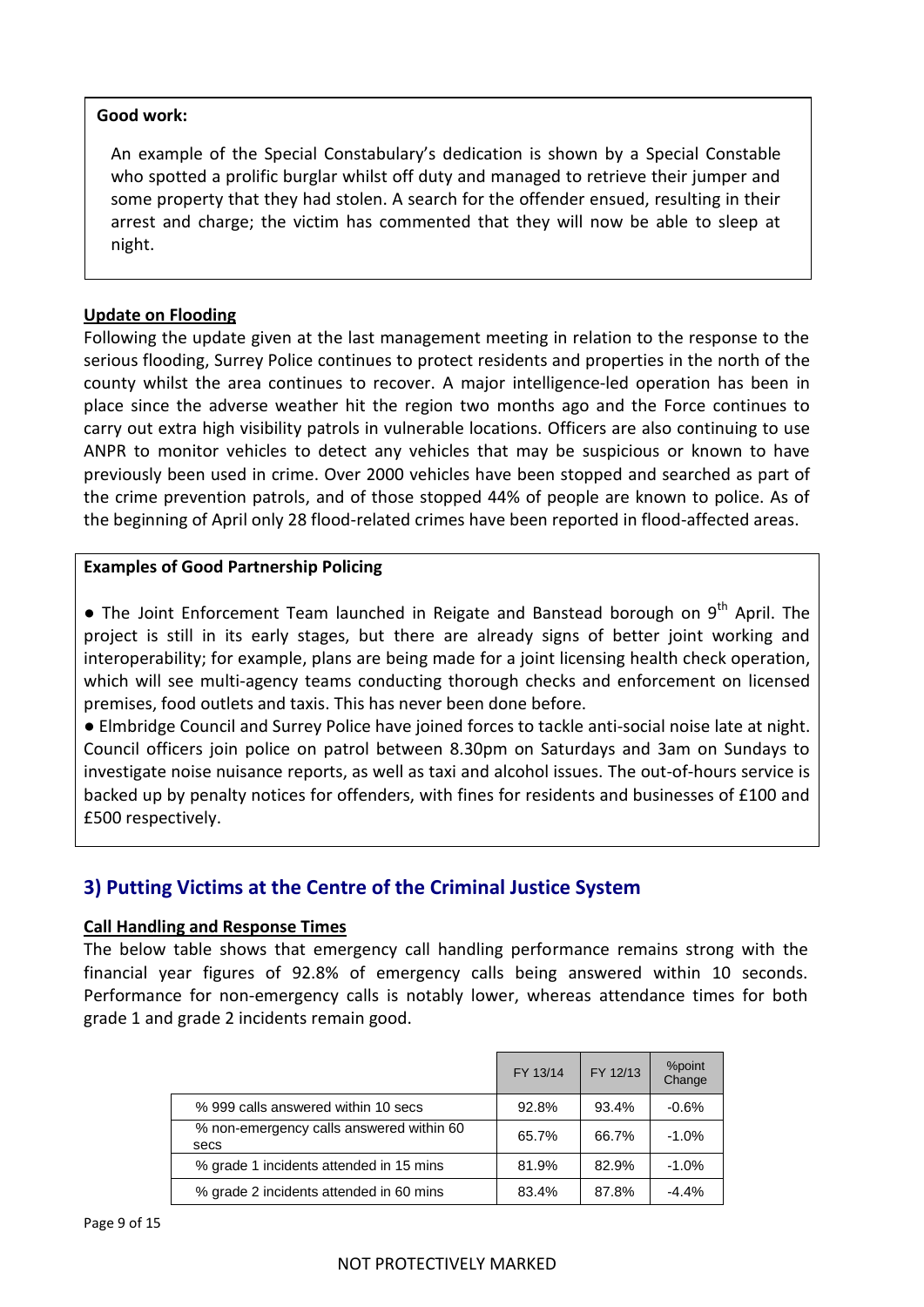Since the introduction of Niche our non-emergency call handling times have continued to fluctuate as a result of longer call durations and increased data inputting. This remains an area of focus on a daily basis and we expect that our performance will stabilise as operators become more familiar with the new system. The call-answering performance does not show a significant drop compared to the previous year, however the Contact Centre is reviewing its activity to reduce its overall workload and prioritise resources on answering calls quickly.

The following table shows the number of reported incidents that we have been attending during the 2013/14 financial year compared with the last:

|                                      | FY 13/14 | FY 12/13 | Change   | <b>FY</b><br>%age<br>Change |
|--------------------------------------|----------|----------|----------|-----------------------------|
| Number of grade 1 incidents attended | 33,209   | 29,905   | $+3.304$ | $+11.0%$                    |
| Number of grade 2 incidents attended | 59,421   | 60,688   | $-1.267$ | $-2.1%$                     |
| Number of grade 3 incidents attended | 42.589   | 44.988   | $-2.399$ | $-5.3%$                     |
| <b>Total attended</b>                | 135,219  | 135.581  | $-362$   | $-0.3%$                     |

The total number of incidents attended has remained fairly consistent, however the largest change has been the 11% increase in grade 1 (emergency) incidents.

## **Victim Care**

The below table shows that the Force has improved its performance compared with the previous financial year.

|                                   | FY 13/14 | FY 12/13 | %point<br>Change | FY<br>%age<br>Change        |
|-----------------------------------|----------|----------|------------------|-----------------------------|
| Overall crime victim satisfaction | 86.0%    | 85.8%    | 0.2%             | 0.2%                        |
|                                   | FY 13/14 | FY 12/13 | %point<br>Change | <b>FY</b><br>%age<br>Change |
| ASB victim satisfaction           | 80.3%    | 79.8%    | 0.5%             | 0.6%                        |

The year end overall crime satisfaction (burglary, vehicle crime and violent crime weighted data) is 86.0%, a 0.2% point increase on last year. Satisfaction has improved this year for both vehicle crime and violent crime. By indicator question, 'kept informed' (a key driver to overall satisfaction) has seen a statistically significant increase in satisfaction (+2.1% points compared with last year). The rolling year satisfaction gap has notably reduced from 4.7% points to just 1.5% points; this is due to a notable increase of 3.4% points in satisfaction for BME victims over the past 12 months. Racist incidents will be further reviewed, with scoping for the Diversity Crimes Unit to take on more investigations for repeat offences.

Year end satisfaction for anti-social behaviour (ASB) is 80.3%, which is 0.5% points higher than the year end for 2012/13. Overall satisfaction for rowdy/inconsiderate behaviour has increased by 1.2% points over the past year. The number of respondents who reported their incident has been fully resolved has increased for all ASB incident types compared with last year.

The Victim Care Board has closed the 2013/14 action plan, key highlights from which include:

- Victim care now forming part of the Constable to Sergeant process
- Implementation of the Victim Care Intervention Team

Page 10 of 15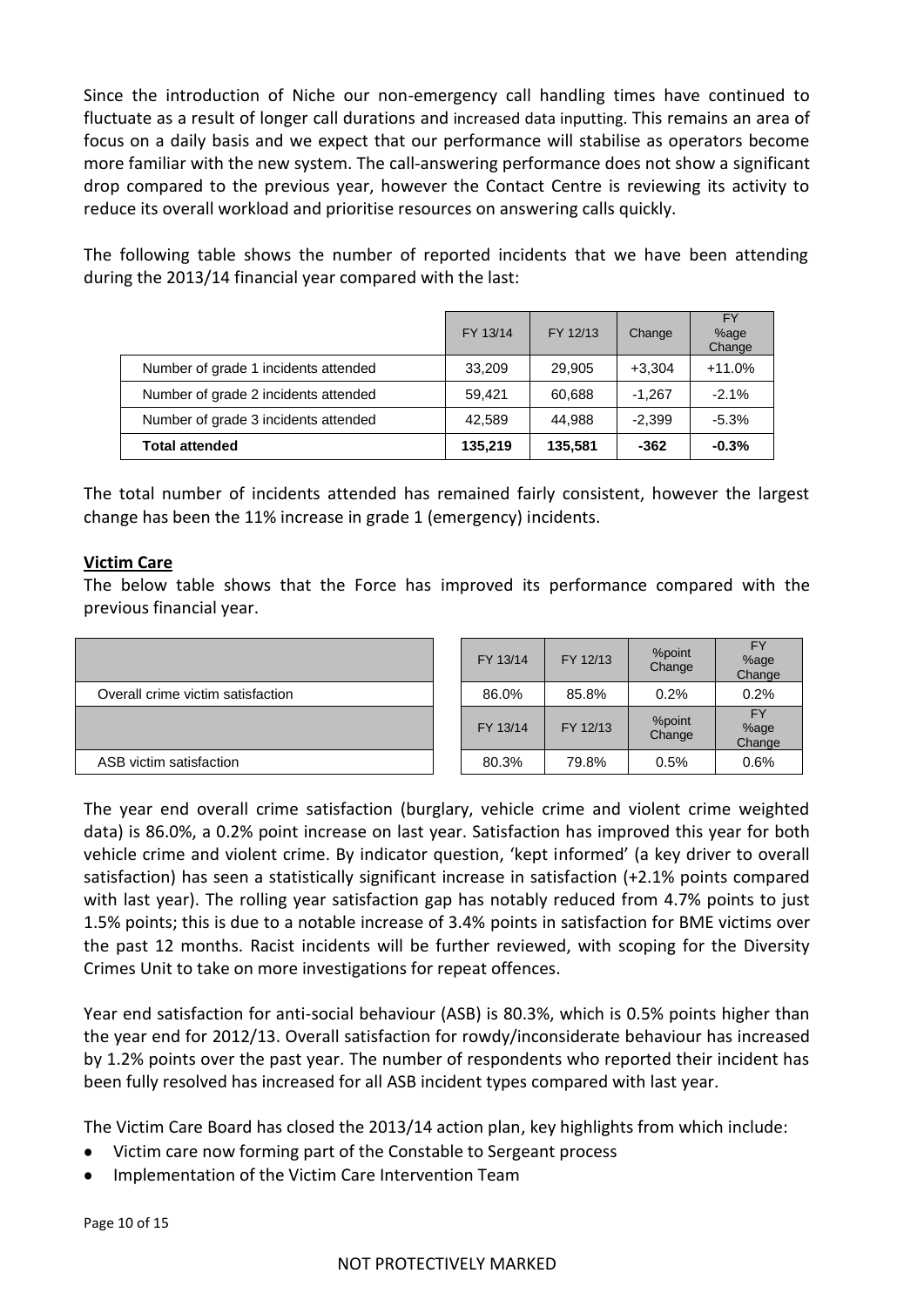- Quarterly 'Lessons Learnt' bulletins for complaints from our Professional Standards Department
- Implementation of the revised Victims' Code including monthly compliance audits, with Public Protection teams, Prisoner Handling teams and CID all having been briefed on this since February.

A new plan has been created for the 2014/15 performance year, which will be heavily focused on personal responsibility and doing the right thing for our victims to improve victim care and satisfaction performance.

The Deputy Chief Constable now chairs the Surrey Strategic Criminal Justice Partnership Board, which has approved the 2014/15 vision, at the heart of which is the victim. The Board will be working on five themes, which are centred on supporting victims and witnesses. A set of action plans is being developed by strand leads to drive this work forward.

# **4) Give you the opportunity to have a greater say in how your streets are policed**

## **Local Policing Boards (LPBs)**

Recent LPBs have been held in Elmbridge, Guildford, Mole Valley, Surrey Heath and Spelthorne. Issues raised included speeding, parking, anti-social behaviour, local staffing, Asian gold burglaries, the policing of flooded areas, rogue traders, fly-tipping, schools liaison and youth crime. Updates on current activities were provided, and the tackling of specific issues raised is carried out as part of core business by the local policing teams.

## **Examples of Public Engagement**

- Woking Safer Neighbourhood Team hosted an Easter treasure hunt event at the Peacocks shopping centre in Woking. Whilst children searched for eight different photos hidden around the shopping centre, the team gave crime prevention advice to their parents.
- Surrey Police attended the opening of two skate parks in Epsom. There were demonstrations and taster sessions run by pro BMX riders, scooter riders and skateboarders as well as competitions. Officers were present to talk to members of the public and offer bicycle marking.
- Officers in Epsom have been working with the youths at the 'Longmead Kick' which is run by the Council. Chelsea Football Club became involved with the scheme in early April, and local officers saw this as an opportunity to try to engage with young people in an area where there is a lot of mistrust in the Police. It is hoped that this will lead to one-to-one sessions with key individuals to find ways to improve relations with the local youths.

# **5) Protect Your Local Policing**

## **Surrey Police and Joint Command Staff Survey**

The staff survey is conducted three times a year to continually monitor staff wellbeing and to help increase the 'health´ of the organisation by listening to and acting upon staff views. Wave 17 of the staff survey ran from  $14^{th}$  April until 6<sup>th</sup> May. It is too soon to give any indication as to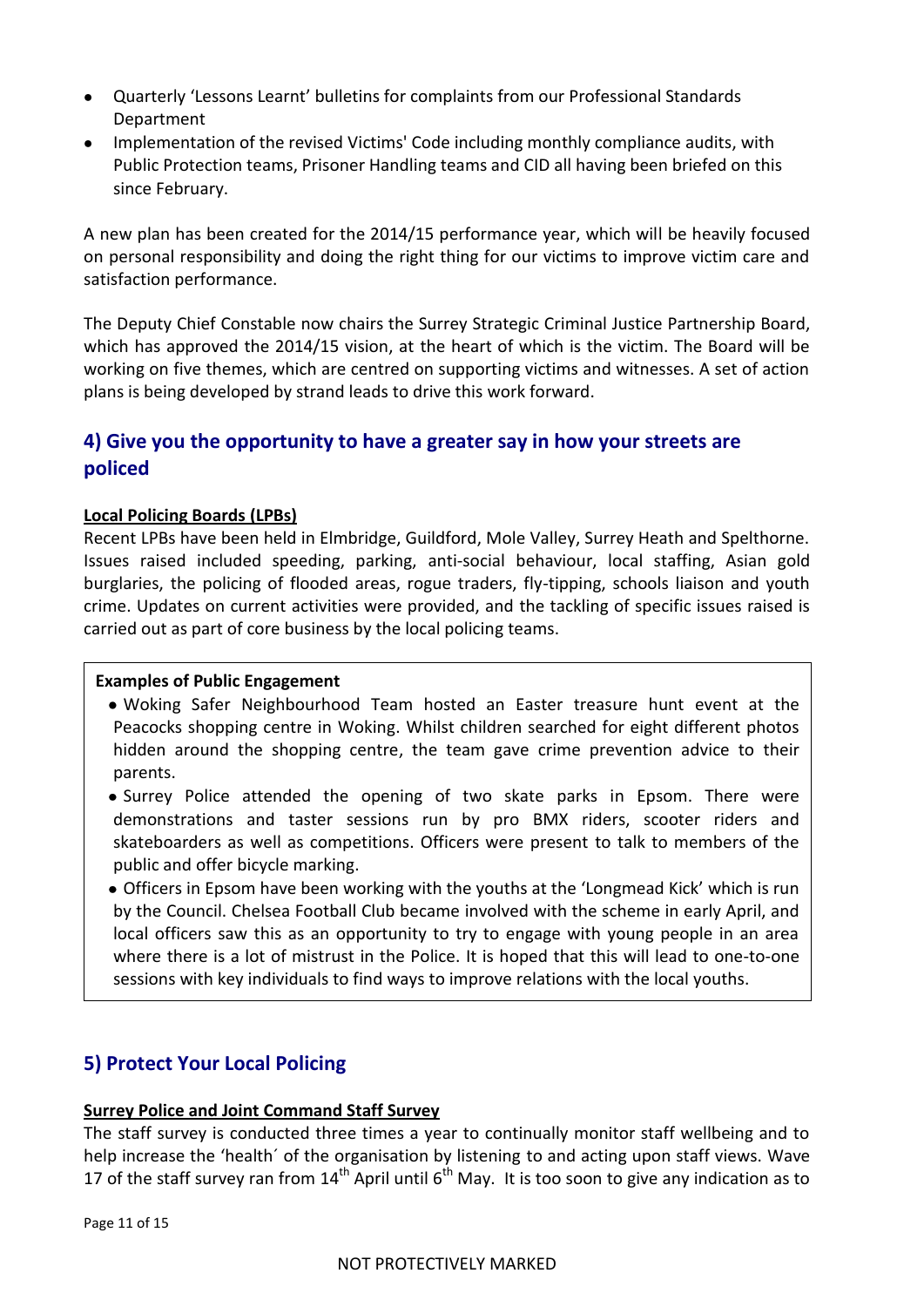the results, however work is being carried out with Sussex Police to see how the survey activity can be aligned and build on the strengths of each.

#### **Officer turnover rates**

The force 'wastage' rates show the percentage of leavers in comparison with the average headcount over a rolling 12-month period. The 'unplanned wastage' rates refer to the rate of 'voluntary' leavers from Surrey Police; examples include 'transfer to another force' and 'resigned for alternative employment'. 'Planned wastage' is the rate of involuntary leavers such as those who leave due to retirement or where an individual is made redundant. The total wastage includes both planned and unplanned leaving reasons.

After a period of decreasing unplanned wastage, the police officer rate increased at the end of the financial year to 2.9%, which is equivalent to 57 leavers in 12 months. As anticipated, this was due to an increase in the number of police officers transferring out of the force and is being monitored through the Workforce Planning and Performance Board. Total wastage for police officers increased from 5.6% to 5.7%, which is equivalent to 112 police officers leaving in 12 months; this puts Surrey in the fourth quartile nationally. The increase is directly attributable to high unplanned wastage.

High-level themes from exit interviews show that the main reason for which people leave Surrey Police is because they have found another job; this excludes the situation where a police staff member becomes a police officer (which if included would make the theme even more significant). We are unable to interrogate the data further to say what sector those who leave move into or whether pay is a factor in their decision to leave. The next reason for leaving includes domestic factors or work-life balance, followed by training and career development reasons and then the role and workload.

#### **Injuries**

During March, 53 officers and staff were injured whilst on duty. Of these, 49 injuries were due to aggressive people. Injuries included bruising, cuts, sprains, twists, and bumps. Seven injuries resulted in treatment being provided by a nurse or doctor, with two more resulting in hospital treatment.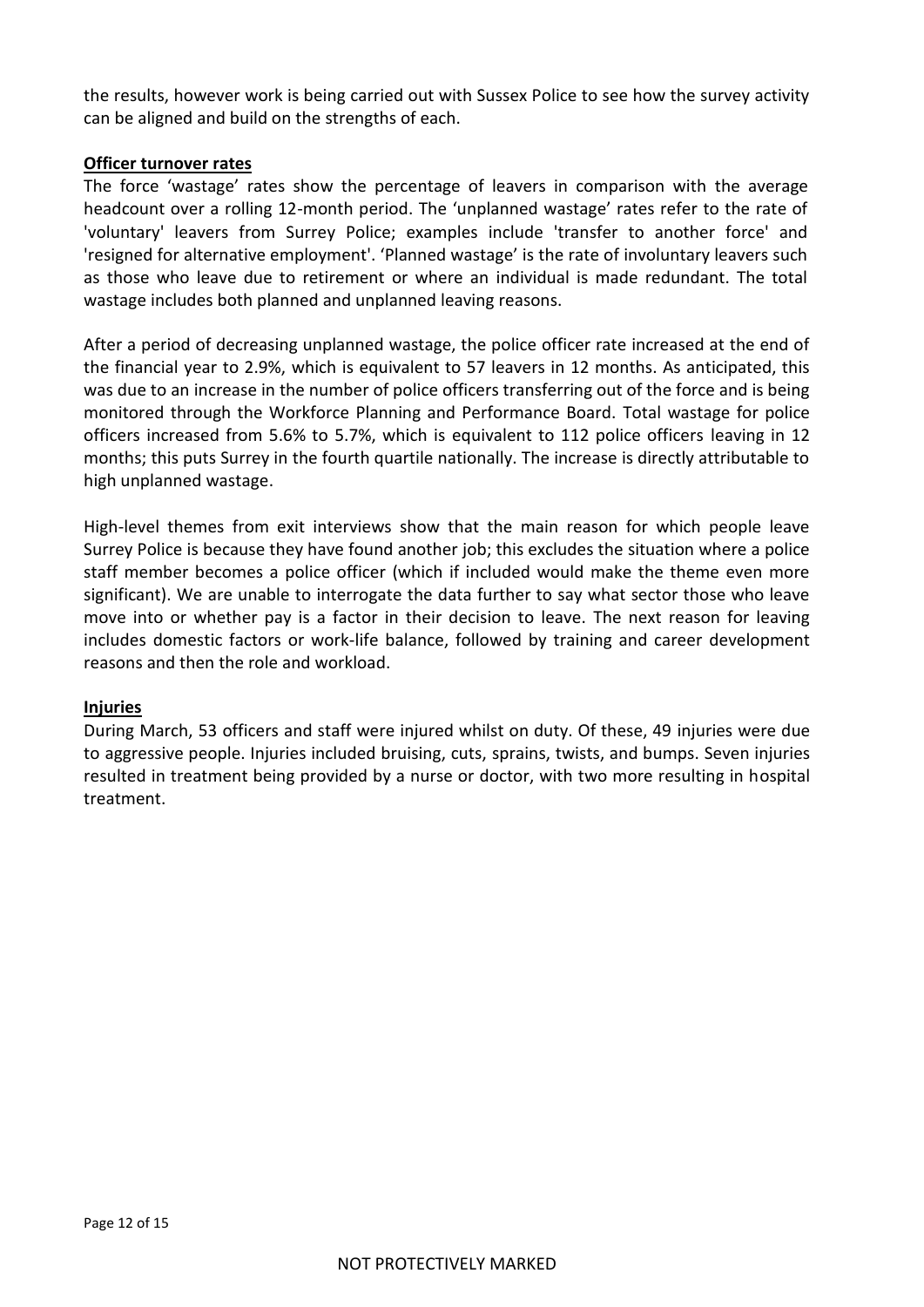# **6) I will be uncompromising in the standards you expect from your police**

## **Complaints and Discipline**

The below graph shows the numbers of allegations concerning the top five complaint categories over the four quarters of the last financial year.



## **Key:**

*Other neglect of duty; this consists of allegations around a lack of conscientiousness and diligence concerning the performance of duties, for example not recording or investigating matters, not keeping interested parties informed, or failing to comply with orders, instructions or force policy.*

*Incivility; this includes allegations of rudeness, arrogance, aggressiveness, lack of respect, patronising behaviour and a poor attitude.*

*Other; this is used for the most part until more about the complaint can be established or if the other available categories do not fit.*

*Other assault; this consists of any kind of assault causing minor injury such as cuts and bruises.*

*Oppressive Conduct; this includes unjustifiable use of routine traffic stops or a persistent police presence.*

A complaint may contain a number of allegations. The number of allegations has remained steady over the last two quarters of the financial year, with 375 in Q3 13/14 and 373 in Q4 13/14. In Q3 we recorded 169 complaints which was a 6% reduction in complaints from the Q2 figures, however the level rose again in Q4 to 181 complaints; it is thought that this is due to a backlog of complaints awaiting recording (and subsequent allocation) rather than a real change in the number of complaints being made. The highest category remains 'other neglect'.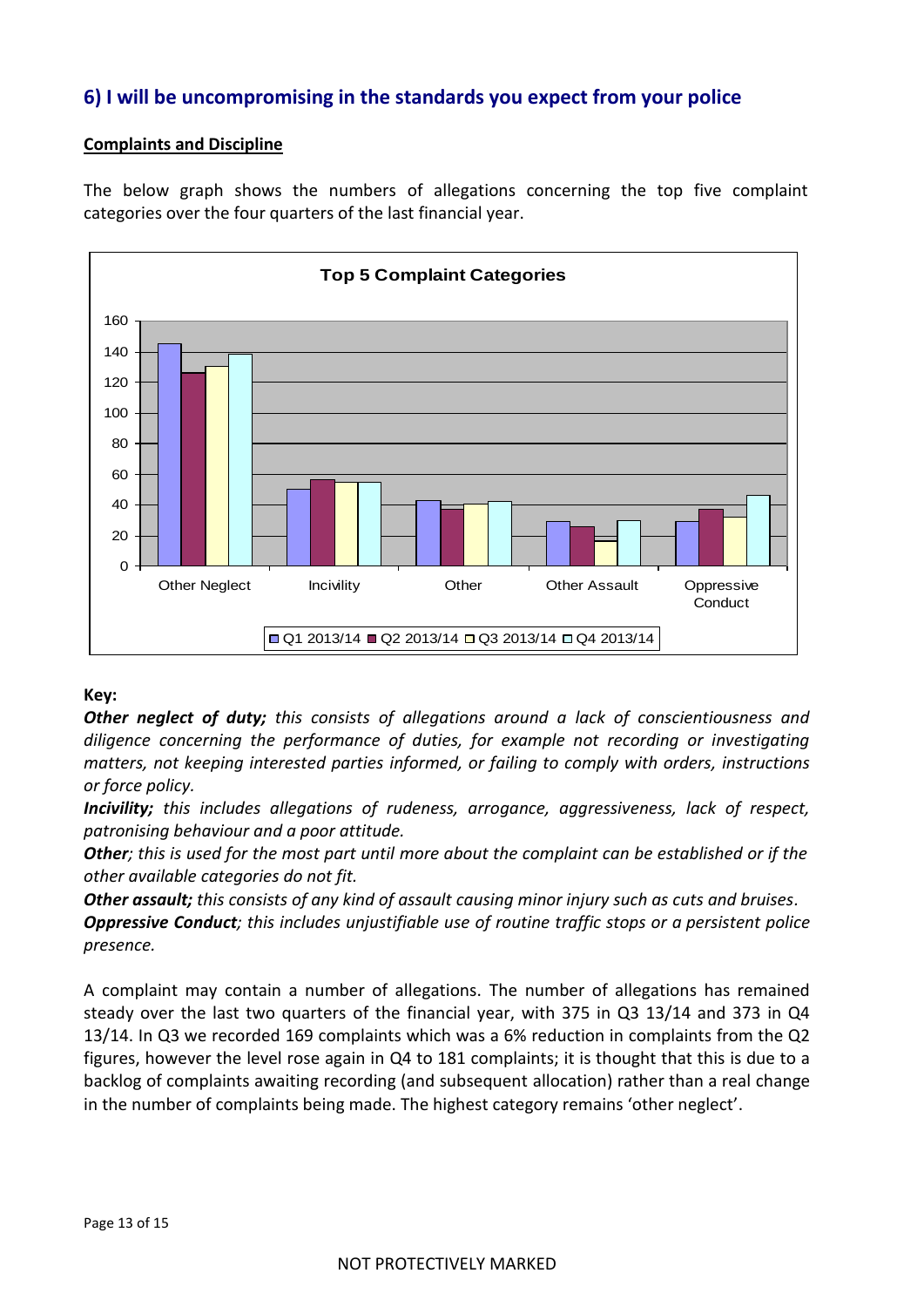The below table shows recent misconduct meetings and gross misconduct hearings:

| <b>Hearing or</b><br><b>Meeting</b> | <b>Allegation</b>                                                                                                                                                                                                                                                                                                                                                                          | <b>Outcome</b>                                           |
|-------------------------------------|--------------------------------------------------------------------------------------------------------------------------------------------------------------------------------------------------------------------------------------------------------------------------------------------------------------------------------------------------------------------------------------------|----------------------------------------------------------|
| Meeting                             | Officer accessed crime information systems without a<br>policing purpose.                                                                                                                                                                                                                                                                                                                  | Not Proven                                               |
| Meeting                             | Officer accessed crime information systems without a<br>policing purpose on several occasions.                                                                                                                                                                                                                                                                                             | <b>Management Advice</b>                                 |
| Meeting                             | Officer accessed crime information systems without a<br>policing purpose on a number of occasions.                                                                                                                                                                                                                                                                                         | <b>Written Warning</b>                                   |
| Hearing                             | Member of staff accessed crime information systems<br>without a policing purpose on at least 100 occasions in<br>relation to a wide network of people with whom they<br>were associated.                                                                                                                                                                                                   | Dismissed-appeal<br>dismissed                            |
| Hearing                             | Officer used undue force whilst arresting a suspect and<br>was then rude, aggressive and antagonistic towards that<br>suspect. The officer subsequently made a witness<br>statement which made the untrue allegation that the<br>suspect had physically resisted arrest. The officer also<br>made false statements in the crime report and failed to<br>mention their own violent conduct. | Dismissed - no appeal<br>received to date                |
| Meeting                             | Officer accessed crime information systems without a<br>policing purpose on several occasions.                                                                                                                                                                                                                                                                                             | <b>Management Advice</b>                                 |
| Meeting                             | Member of staff accessed crime information systems<br>without a policing purpose on a number of occasions.                                                                                                                                                                                                                                                                                 | Written Warning                                          |
| Meeting                             | Officer accessed crime information systems without a<br>policing purpose on several occasions. Officer also failed<br>to disclose a business interest.                                                                                                                                                                                                                                     | Management Advice in<br>relation to both<br>allegations. |
| Meeting                             | Officer accessed crime information systems without a<br>policing purpose on several occasions. Officer also failed<br>to disclose the previous conviction of a family member in<br>their vetting form.                                                                                                                                                                                     | <b>Management Advice</b>                                 |
| Meeting                             | Officer accessed crime information systems without a<br>policing purpose.                                                                                                                                                                                                                                                                                                                  | <b>Management Advice</b>                                 |

## **Investigations by the Independent Police Complaints Commission (IPCC)**

[Police](https://www.ipcc.gov.uk/complaints/referral) forces must refer the most serious cases, such as when a person dies following contact with the police, to the IPCC. The IPCC may decide to [investigate such cases independently,](https://www.ipcc.gov.uk/sites/default/files/Documents/investigation_commissioner_reports/guide_to_IPCC_investigations_Nov2013.PDF) manage or supervise the police force's investigation, or return it for local investigation. Local investigations are carried out entirely within-force. Supervised investigations are carried out by the police under their own direction and control but the IPCC sets out the investigation's terms of reference. Managed investigations are carried out by police forces under the direction and control of the IPCC. Independent investigations are carried out entirely by IPCC investigators and are overseen by IPCC commissioners.

There are currently 17 Surrey officers and staff members on restrictions; 12 of these restrictions relate to three IPCC investigations. Suspensions are recorded separately to restrictions; in total, there are six suspended officers and staff members; two of these suspensions relate to IPCC investigations.

There are currently 48 officers and staff members subject to IPCC referrals; of these 28 are subject to a local investigation, 11 are subject to supervised investigations and 9 are subject to an independent investigation. Some of the restrictions or suspensions have been ongoing for